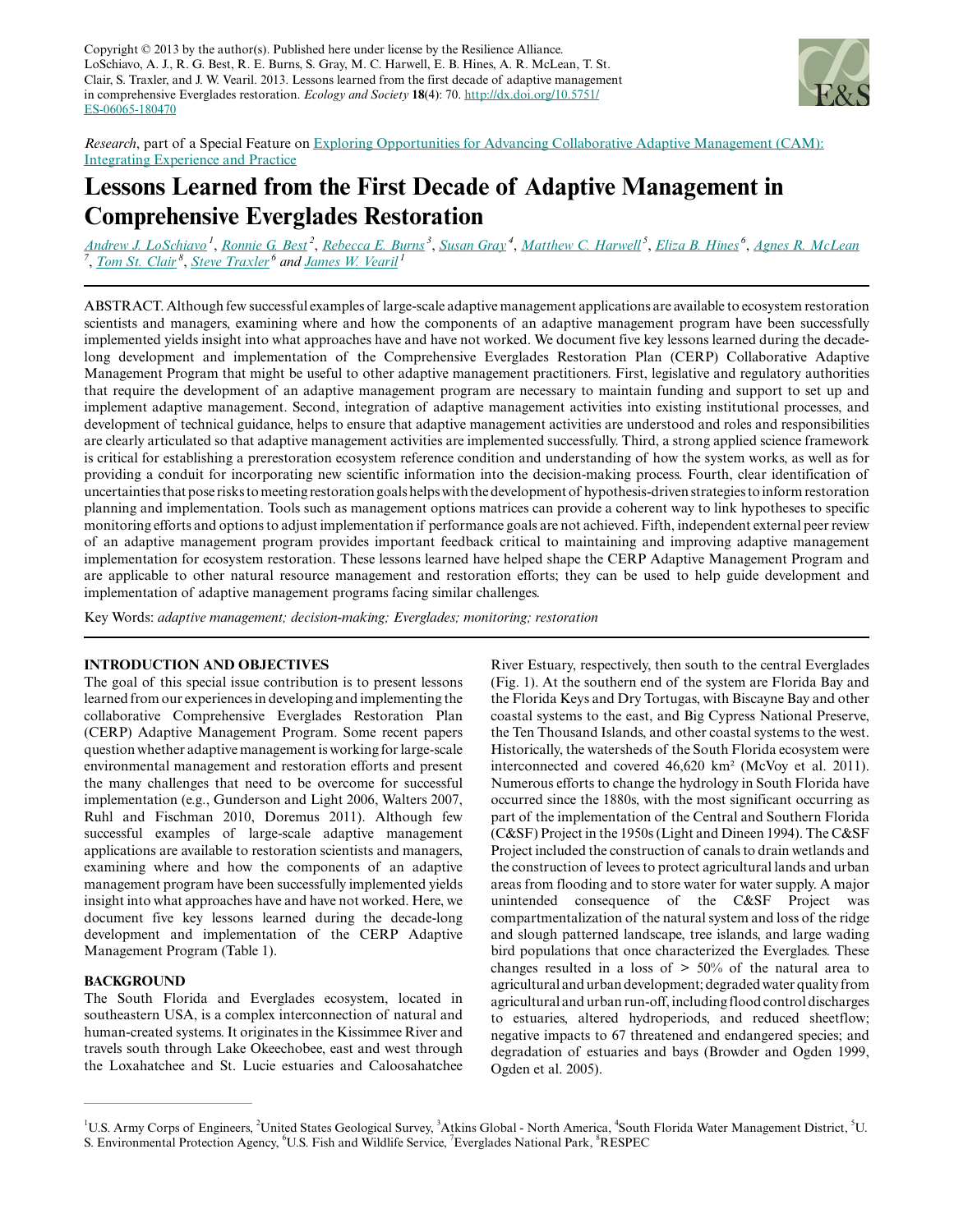**Table 1.** Key lessons learned through the decade-long development of an adaptive management program for South Florida ecosystem restoration. These key lessons are described in the larger context of ecosystem restoration and are fully described in the text, including examples from South Florida restoration efforts.

| Key lesson                                                                        | Description                                                                                                                                                                                                                                                                                                                                                                                                                                                                                                                                                                                                                                                                                                                                                                 |
|-----------------------------------------------------------------------------------|-----------------------------------------------------------------------------------------------------------------------------------------------------------------------------------------------------------------------------------------------------------------------------------------------------------------------------------------------------------------------------------------------------------------------------------------------------------------------------------------------------------------------------------------------------------------------------------------------------------------------------------------------------------------------------------------------------------------------------------------------------------------------------|
| 1. Establishing an adaptive<br>management authority                               | Legislative and regulatory authority for adaptive management helps to ensure the commitment of agencies responsible for<br>program implementation to develop, fund, and implement adaptive management programs. Without this commitment,<br>changing leadership and policies often disrupt efforts to develop and implement adaptive management efforts, especially<br>for long-term, large-scale ecosystem restoration projects.                                                                                                                                                                                                                                                                                                                                           |
| 2. Integrating adaptive<br>management into an<br>institutional framework          | Integration of adaptive management activities into existing institutional processes, and development of technical<br>guidance at both the project and program levels, helps to ensure that adaptive management activities are understood by<br>the various participants. As part of this integration, roles and responsibilities are clearly articulated, including those<br>related to budgeting and scheduling of adaptive management activities so that they are implemented successfully.                                                                                                                                                                                                                                                                               |
| 3. Developing an applied<br>science framework                                     | An applied science framework helps to organize scientific understandings of wetland ecosystems into formats that<br>effectively link ecological indicators with management actions. An essential component of the science strategy is a set of<br>conceptual ecological models developed at landscape scales for the major wetland systems in South Florida that best<br>explain how the wetlands have been altered by human influences. The models also identify the ecological elements that<br>best indicate the health of the system. A set of performance measures and restoration targets based on the conceptual<br>models lays the foundation for a comprehensive monitoring program and adaptive assessment strategy for reaching long-<br>term restoration goals. |
| 4. Characterizing<br>uncertainty and developing<br>management options<br>matrices | Early identification of uncertainties that pose a risk to meeting restoration goals helps to inform initial restoration<br>planning and prevents delays in project schedules. Once uncertainties are identified, hypothesis-driven strategies can be<br>developed, the results of which provide information for project planning, design, construction, and operations. Tools such<br>as management options matrices provide a coherent way to link hypotheses to specific monitoring efforts and options for<br>adjustments if performance goals are not achieved, thereby illustrating how the adaptive management process works in<br>practice at regional or project scales.                                                                                            |
| 5. Establishing robust peer<br>review mechanisms                                  | Independent external peer review of an adaptive management program provides feedback that is critical to maintaining<br>and improving the science used in adaptive management of ecosystem restoration projects. External peer reviewers often<br>are able to highlight possible solutions to challenges being faced and offer up advice using experience garnered from other<br>restoration programs. Additionally, peer review of an adaptive management program and key adaptive management<br>activities builds credibility among stakeholders, which helps to expedite adaptive management program development and<br>implementation.                                                                                                                                  |

**Fig. 1.** Geography of South Florida, referred to as the Greater Everglades Ecosystem (outlined in thick black border). The extensive canal and levee system is outlined in thin black lines. Light-green shading highlights the large, interconnected suite of watersheds; dark-green shading represents the remnants of the natural Everglades ecosystem.



In the mid 1990s, the C&SF Comprehensive Review Study (Restudy) was initiated to reevaluate the balance between the original drivers of the C&SF Project (e.g., flood control and water supply) and the need to improve the natural system (i.e., ecosystem restoration). The Restudy resulted in the Comprehensive Everglades Restoration Plan (CERP), composed of 68 major project components aimed at achieving the primary goal of restoring the hydrology of the Everglades ecosystem. This includes restoration of the quantity, quality, timing, and distribution of natural water flow (e.g., Fig. 2). This vision for ecosystem restoration and management in the Everglades is supported by the best available scientific understanding found in the literature (Harwell 1997, Harwell et al. 1999, Sklar et al. 2005).

## **KEY LESSONS LEARNED**

After more than a decade of working on adaptive management activities in CERP restoration, we have established key lessons learned in five thematic areas that should be considered in developing and implementing adaptive management programs in other restoration efforts. These lessons learned include: (1) establishing an adaptive management authority, (2) integrating adaptive management into an institutional framework, (3) developing an applied science framework, (4) characterizing uncertainty and developing management options matrices, and (5) establishing robust peer review mechanisms.

# **Key lesson 1: establishing an adaptive management authority**

Implementation of adaptive management will be more successful through having the authority and mandate to do so. Adaptive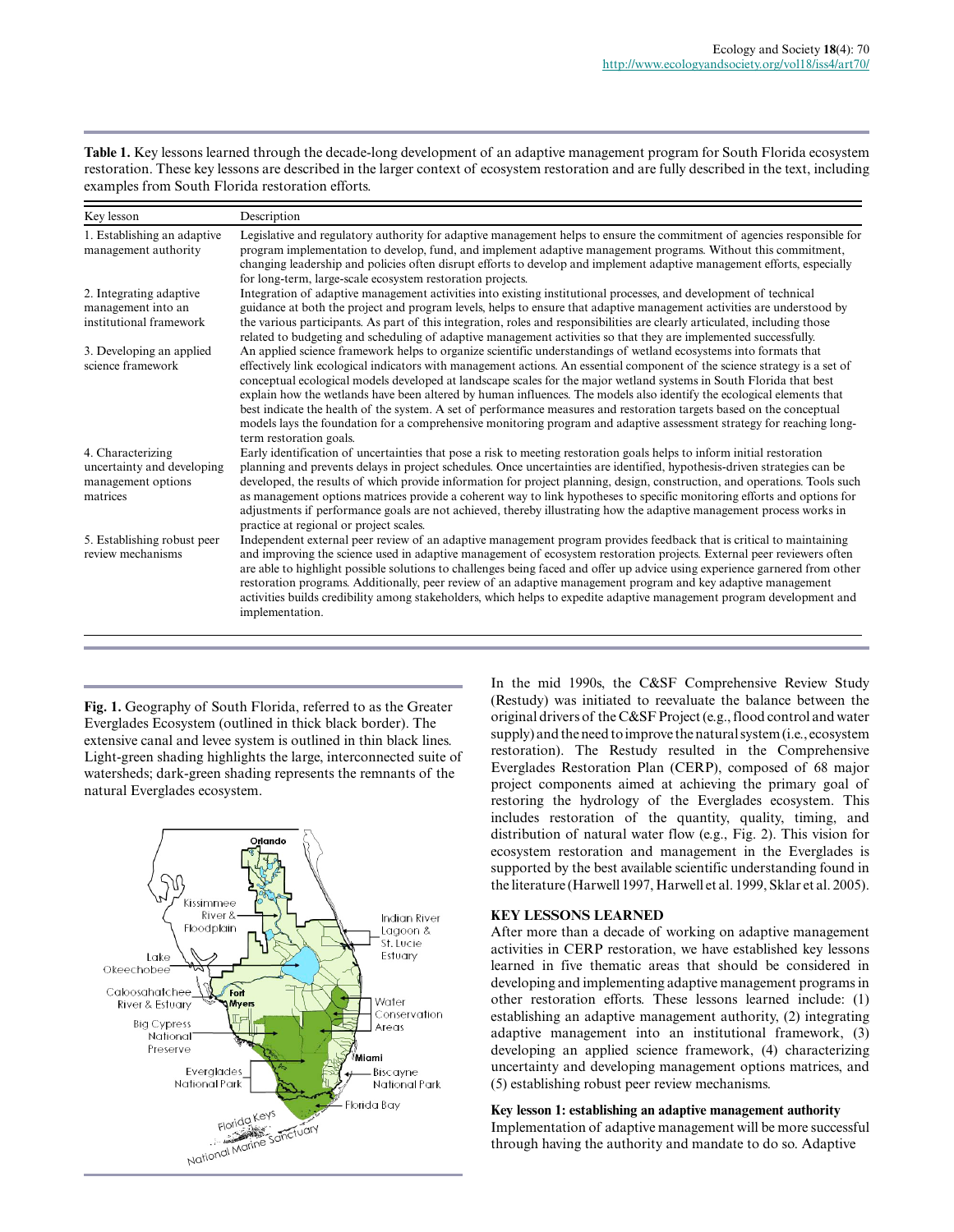**Fig. 2.** Science-based vision for how the Comprehensive Everglades Restoration Plan (CERP) will improve hydrology in the South Florida ecosystem compared to knowledge of the predrainage and current hydrology. Left panel: predrainage conditions of the natural areas (green) and large-scale water flows (blue and arrows). Center panel: conditions at the start of CERP implementation. Right panel: desired conditions after restoration.



management is often the recommended approach to address uncertainties related to achieving restoration or natural resource management goals and objectives (Gunderson 1999). However, it requires a commitment of resources to support the science requirements needed to do adaptive management effectively (Thom 2000, Wilhere 2002, Gregory et al. 2006). In addition, adaptive management requires a commitment by agencies and managers to use the science to inform adjustments in policies (Stankey et al. 2003, Bormann et al. 2007) and actions in a collaborative manner. Even with the authority and requirement to do adaptive management, agencies and managers need to be convinced of the value of implementing adaptive management and changing business-as-usual practices to commit the resources needed to support its implementation. Authority and requirement to implement adaptive management may be in the form of legislative authorization [e.g., *Water Resources Development Act* of 2000 Sec.  $601(b)(2)(C)(xi)$  authorizing the CERP Adaptive Assessment and Monitoring Program], agency policy and regulations (e.g., 2009 U.S. Army Corps of Engineers' guidance on monitoring for ecosystem restoration and 2003 CERP programmatic regulations requiring key adaptive management activities), and/or permit requirements (e.g., 2002 National Marine Service Biological Opinion on the Columbia River Channel Improvement Program). The Everglades experience supports the notion that having the authority and mandate to do adaptive management helps to ensure that agencies and managers prioritize the resources necessary to develop and implement adaptive management programs.

In the context of CERP, adaptive management is defined as a structured management approach for addressing uncertainties by testing hypotheses, linking science to decision-making, and adjusting implementation as necessary to improve the probability of restoration success (RECOVER 2011). To support this effort, U.S. Congress authorized an Adaptive Assessment and Monitoring Program, as noted above, as a cost-share effort between the two implementing agencies, the U.S. Army Corps of Engineers (USACE) and the South Florida Water Management District (SFWMD). The goal of the Adaptive Assessment and Monitoring Program was to monitor restoration status, assess progress, and inform the need for adjustments to implementation. In addition, U.S. Congress requested that more detailed guidance be developed by USACE on how to implement CERP using adaptive management principles.

The early years of developing the adaptive management program for CERP were led by Restoration Coordination and Verification (RECOVER), an interagency multidisciplinary scientific oversight team composed of members from 12 federal and state agencies and tribal governments. RECOVER was established as part of the Programmatic Regulations (33 Code of Federal Regulations 385) for CERP, which provide a procedural framework for implementation as required by the *Water Resources Development Act* of 2000. The Programmatic Regulations also required the establishment of an adaptive management program to assess progress and make improvements to CERP implementation. RECOVER was charged with assessing CERP performance, developing proposed refinements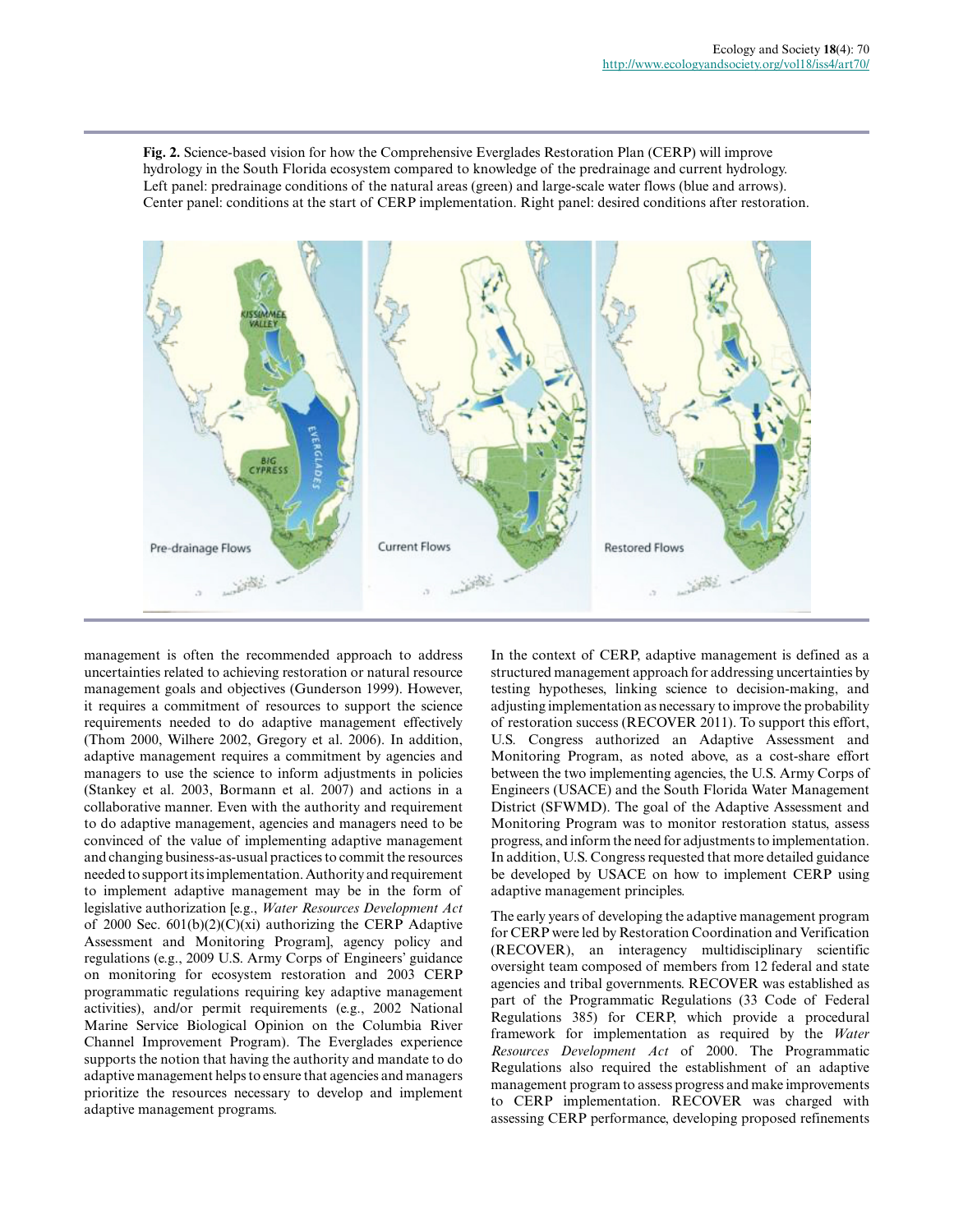and improvements in the design or operation of CERP based on new scientific and technical information, integrating individual CERP projects to ensure system-wide goals and purposes are achieved, and maintaining a system-wide perspective.

Without the requirement for CERP to implement an adaptive management program and the authorizing funds to support the applied science framework (see *Key lesson 3*), the adaptive management program potentially would not have been developed, and the monitoring and assessment plan may not have been implemented because of competing national and state priorities. In recent years, the economic downturn and reduced public sector budgets have cut deeply into the adaptive management program. Decisions to allocate funds during tight budget periods often focus on the minimum activities legally required to be implemented during any given budget year. As a result, the longterm value gain from adaptive management in helping to ensure restoration program goals are achieved may not have even been considered had it not been a requirement from the beginning.

Even with the authority to do adaptive management at the CERP program level, adaptive management for specific restoration projects was not consistently implemented until it was required by USACE for all ecosystem restoration projects (USACE 2009). The first authorized CERP projects did not include adaptive management plans (e.g., Picayune Strand, Site 1 Impoundment, Indian River Lagoon South; Table 2). Once adaptive management was required for USACE ecosystem restoration projects in 2009, CERP projects included adaptive management plans and features such as design tests and management options matrices.

These adaptive management actions were made possible by having the authority and a mandate to implement adaptive management during the execution of large-scale ecosystem restoration programs. Adaptive management authority (legislative, policy, and/or permit) helps to ensure that resources are prioritized to sustain the funding needed to set up and implement adaptive management, as well as to conduct adaptive management experiments. Although adaptive management authorization and mandates may not be necessary in every case, they increase the chance of successful adaptive management implementation.

#### **Key lesson 2: integrating adaptive management into an institutional framework**

All too frequently, implementing adaptive management is not considered business as usual for many agencies and the programs that they oversee (NRC 2004), especially because agencies bring different missions and mandates to a restoration effort. As a result, it is critical to develop a shared framework for implementing adaptive management that recognizes each partner's role and responsibility to set up and implement the adaptive management program. For team members implementing restoration projects, the traditional adaptive management process (Nyberg 1999) can appear somewhat academic and disconnected from tasks already institutionally required, often resulting in resistance to implementing adaptive management (Walters 1986, Gunderson 1999, Johnson 1999). In the CERP Adaptive Management Program, it was necessary to integrate adaptive management roles and responsibilities into existing institutional processes and frameworks to ensure that they will be implemented and eventually accepted by partner agencies (RECOVER 2009*b*).

Early within CERP implementation, RECOVER worked with independent facilitators and consultants over a three-year period to develop an initial overall adaptive management framework (CERP Adaptive Management Strategy; RECOVER 2006) focused on program-level adaptive management implementation using a passive adaptive management approach. This approach takes new knowledge from the applied science framework's monitoring of multiple restoration projects and applies it to decisions about future management actions (see *Key lesson 4*). The concepts of the CERP Adaptive Management Strategy were embraced by agency managers and scientists; however, the roles and responsibilities were not sufficiently detailed to be understood and executed by the project delivery teams. As a result, the first CERP restoration projects to be authorized and implemented (Picayune Strand, Site 1, Indian River Lagoon South) did not include adaptive management plans (Table 2). A key lesson learned was the need to define and formalize roles and responsibilities clearly before incorporating adaptive management into restoration projects. Adaptive management was not effectively implemented for CERP projects until adaptive management activities were formally integrated into existing processes as part of adaptive management guidance development (Fig. 3).

**Fig. 3.** Illustration of nine adaptive management activities and when they are implemented as part of the U.S. Army Corps of Engineers (USACE) project life-cycle process (i.e., plan, design, construct, operate, and maintain) used in the Comprehensive Everglades Restoration Plan.



RECOVER recognized that more detailed technical guidance was needed to describe how adaptive management activities are integrated into the existing CERP project implementation process. The CERP Adaptive Management Team was expanded to include adaptive management practitioners from each agency who could serve as leaders to help ensure that the guidance was consistent with agency missions and policies. The adaptive management practitioners also represented each project discipline (engineering, planning, and water management) so that the guidance being developed was understandable by multiple technical disciplines and implementable at each phase of the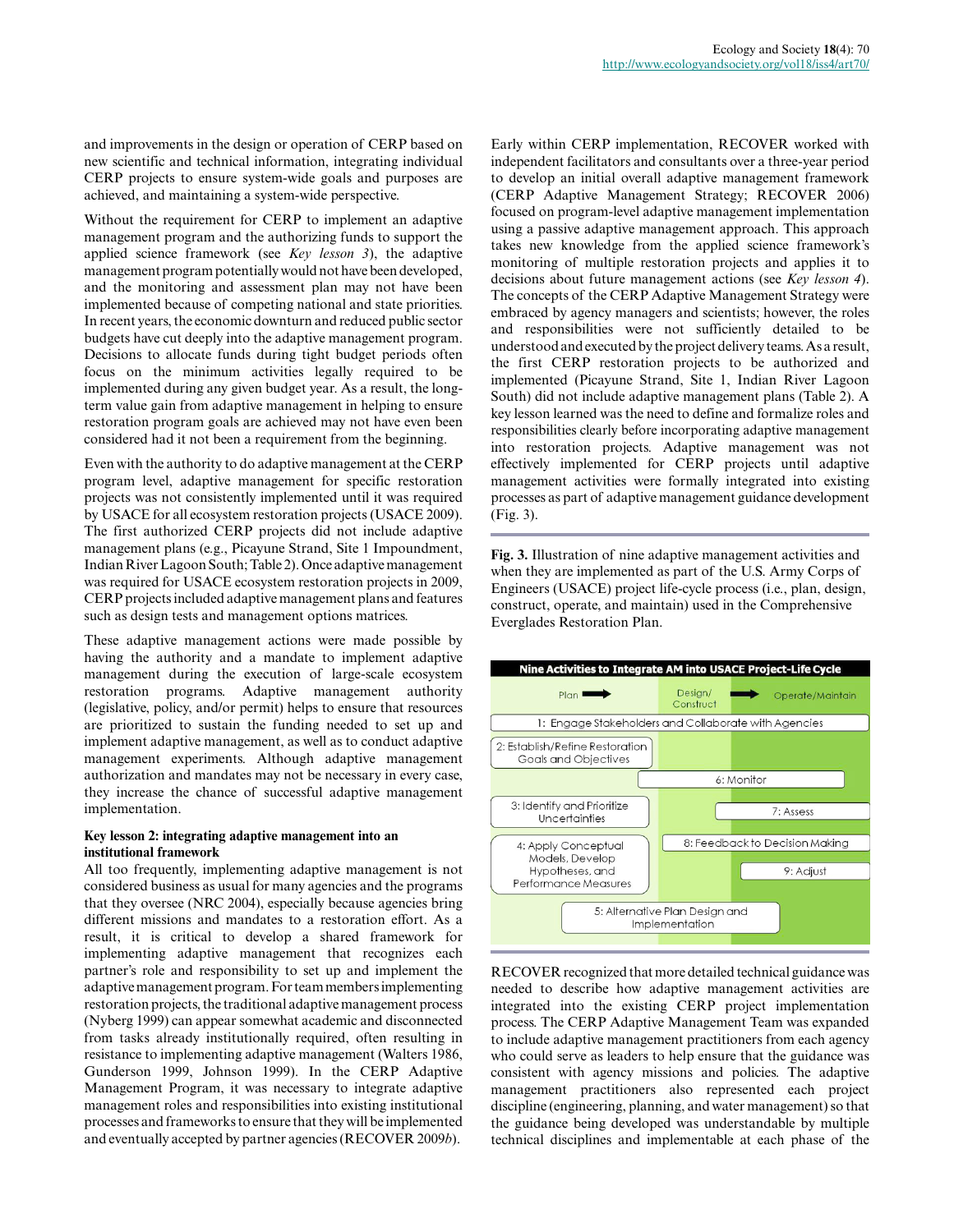Table 2. Chronological list of active Comprehensive Everglades Restoration Plan (CERP) projects, their current project life-cycle phase and authority, whether they have an adaptive management plan, and specific adaptive management features. Projects are listed in the order in which they were authorized for construction or when the planning chief's report was approved for U.S. Congress. More detailed project descriptions are available at [http://www.evergladesplan.org/.](http://www.evergladesplan.org/)

| CERP project                                           | Current life-cycle phase                                                        | Adaptive   | Adaptive management features                                                                                   |
|--------------------------------------------------------|---------------------------------------------------------------------------------|------------|----------------------------------------------------------------------------------------------------------------|
|                                                        | (vr authorized:                                                                 | management |                                                                                                                |
|                                                        | see Fig. 3)                                                                     | plan       |                                                                                                                |
| Aquifer storage and recovery                           | Pilot projects implemented (2000)                                               | Not        | Testing pilot projects and sensitivity modeling                                                                |
| Indian River Lagoon–South                              | Construction (2007)                                                             | No.        |                                                                                                                |
| Picayune Strand                                        | Construction (2007)                                                             | No         | Monitoring and assessment plan with<br>recommendations to use adaptive management                              |
| Site 1 impoundment                                     | Construction (2007)                                                             | No         |                                                                                                                |
| Melaleuca eradication                                  | Implementation (2007)                                                           | Not        | Adaptive management implementation strategy<br>and some monitoring                                             |
| C-111 spreader canal                                   | Pilot project and Planning Chief's report<br>$(2011)$ , operations <sup>†</sup> | Not        | Design and operational tests, project phasing                                                                  |
| Decompartmentalization of Water<br>Conservation Area 3 | Pilot project (2011), construction (2013)                                       | Yes        | Decompartmentalization physical model<br>adaptive management field test                                        |
| Biscayne Bay coastal wetlands                          | Planning Chief's report (2012),<br>operations <sup>†</sup>                      | Yes        | Post-construction management options matrix<br>and linked monitoring                                           |
| <b>Broward County Water Preserve</b><br>Areas          | Planning Chief's report (2012), design:                                         | Yes        | Operational options linked to nutrient and<br>ecological monitoring; design improvements                       |
| Central Everglades planning project                    | Planning                                                                        | Yes        | Design tests, project phasing, postconstruction<br>contingency options, and operations linked to<br>monitoring |

*Note:* The 2009 U.S. Army Corps of Engineers Headquarters policy requiring adaptive management for ecosystem restoration projects was introduced in 2009, and the CERP Adaptive Management Integration Guide was released in 2011.

†Project had some adaptive management features even if it did not have an adaptive management plan.

‡Project has not been authorized Federally, but has been implemented by the state of Florida.

project life cycle. Adaptive management practitioners also ensured that each project implemented adaptive management activities consistent with the guidance to help improve their implementation success. The resulting document, the CERP Adaptive Management Integration Guide (RECOVER 2009*b*), provides the step-by-step technical guidance for implementing adaptive management within the already established and accepted USACE six-step planning and Civil Work's project implementation process (U.S. Water Resources Council 1983, Yoe and Orth 1996).

The CERP Adaptive Management Program experience highlights both the importance of establishing adaptive management practitioners and continuing coordination across technical disciplines to ensure adaptive management activities (monitoring, assessment, and adjustment) are carried out during project design, construction, and operations. For CERP, this involves workshops with managers to discuss the guidance in an interagency setting, as well as agency-specific updates and dialogs to ensure that the guidance is both understood and supported by agency staff.

## **Key lesson 3: developing an applied science framework**

To have a robust and effective adaptive management program, it is necessary to build and implement the adaptive management program within an applied science framework. An applied science framework is needed to bring the best possible science forward through coordination among the various scientific institutions, including universities, Native American tribes, private entities, and local, state, and federal agencies; to improve efficiency and effectiveness; and to leverage limited resources. A formalized science framework helps meet these goals and ensures that science programs (monitoring) are implemented over the long term to reduce the economic and ecological risks associated with restoration activities and to provide the feedback necessary for long-term success.

Although the CERP Adaptive Management Program was formally initiated in 2001, key components of the adaptive management program were being developed in parallel, e.g., the CERP Monitoring and Assessment Plan (MAP; RECOVER 2009*a*). The goal was to have a single, integrated, system-wide MAP that would fill gaps not covered by existing agency monitoring and research and that would be used and supported by all participating agencies and tribal governments as the means to measure and track CERP projects and overall performance (RECOVER 2005). A series of scientific workshops were conducted with the purpose of developing conceptual ecological models to illustrate the linkages among management actions (multiple projects and water management operations), environmental stressors, and social-ecological consequences for each major ecosystem type (Ogden and Davis 1999, Gentile et al. 2001). System-wide hypotheses identified in the conceptual ecological models would either be confirmed or refuted, and restoration performance issues would be identified based on feedback garnered from MAP monitoring. Subsequently, these system-wide hypotheses were used to refine an exhaustive list of potential performance measures for south Florida; this list of performance measures was then culled to include only those measures that could both predict potential and assess actual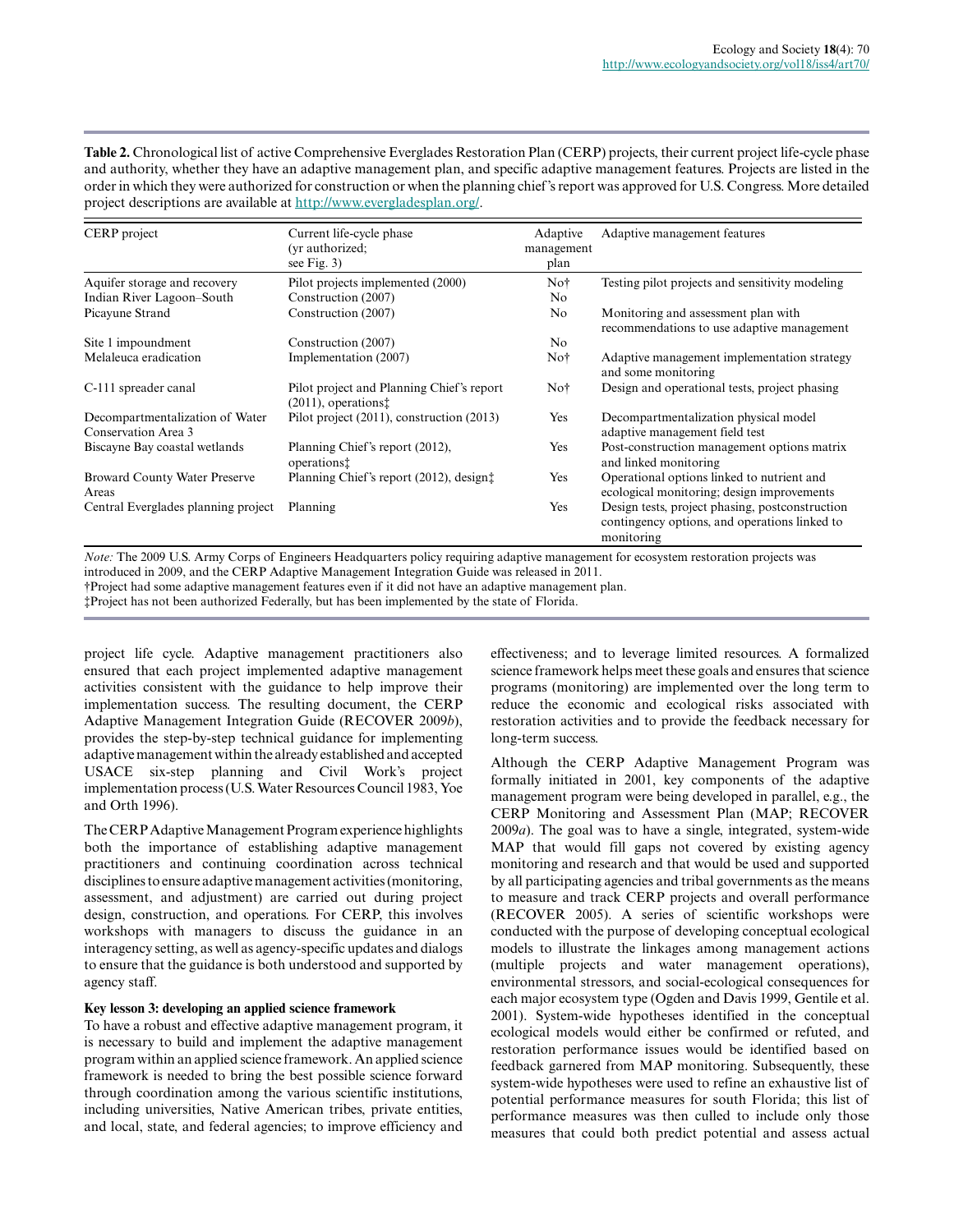CERP project performance using MAP monitoring (RECOVER 2012). Other tools applied in the process included models to predict the hydrology and resultant ecology associated with a restored vs. managed system. Assessments of pre-CERP restoration baselines helped to provide estimates of the amount of water necessary for a restored system, as well as current conditions. This information could then be used to measure the rates of improvement or continued decline if projects were delayed or not implemented (Fig. 4).

**Fig. 4.** Illustration of the components of the Comprehensive Everglades Restoration Plan (CERP) Applied Science Framework that identifies how science (conceptual ecological models, performance measures, modeling, monitoring, assessment, research, and reporting) is used to verify restoration success or inform the need for changes to CERP implementation.



Early efforts at characterizing the status of the ecosystems in South Florida were not successful at fully integrating restoration indicator status across the entire landscape. For example, the state of Florida has prepared summary reports since 1999 (called Everglades Consolidated Reports and South Florida Environmental Reports). Although these served as a valuable clearinghouse for describing ecosystem status, the earliest versions of the reports were primarily focused on documenting information that was required by permits. Expansion of the reports to incorporate chapters on RECOVER activities in 2003 and other restoration activities, including Lake Okeechobee, the northern estuaries, and the Kissimmee River Restoration, began in 2005. Cross-cutting and integrative issues did not become prominent until the 2006 reporting cycle. As a result, in 2006, RECOVER developed the MAP II (RECOVER 2006) to outline the integration needed, culminating in the first comprehensive landscape assessment (System Status Report) in 2007 (RECOVER 2007). The 2009 System Status Report was the first integrative report that included management recommendations (RECOVER 2009*b*). Overall, we have found that having nonintegrated science reports or having an applied science framework without the science being integrated resulted in communication challenges for managers regarding understanding the science related to ecosystem management decisions.

### **Key lesson 4: characterizing uncertainty and developing management option matrices**

A primary goal of adaptive management is to allow projects to proceed in the face of uncertainty. However, concepts such as uncertainty can be inherently difficult to explain. For the CERP Adaptive Management Integration Guide (2011), reducing uncertainty was defined as the activity to:

*[Seek] necessary information to answer questions about how the system will respond to different management alternatives in order to inform decisions when the best management action is not clear. This can be done in several ways such as modeling, mining existing data, conducting pilot projects, monitoring and assessment, etc.*

The key is to define the uncertainties critical to decision-making, then link these to a hypothesis-driven strategy to reduce the uncertainty. Strategies may be focused on passive approaches such as: (1) phased project implementation, where monitoring results inform the next phase of an individual project component construction or the next project component to be constructed; (2) project operations, where monitoring results inform operational changes related to the project contained within the project or system operating manuals; (3) future CERP projects, where monitoring results inform future CERP projects or revisions to the system-operations manual; (4) project contingency options, where monitoring results inform the need to take additional restoration actions that are contingent on agencies concurring on the need to achieve restoration benefits; and (5) project sequencing changes, where monitoring results inform the need to adjust the sequence of the next increment of restoration projects. Strategies might also involve active approaches such as field experiments through pilot projects and design or operational tests.

The strategies will often include a temporal or ecological condition trigger-point or range of values (sometimes called a threshold) at which a change in the ecosystem initiates analysis by scientists and mangers to determine whether an adjustment is required to improve the ecosystem status. These thresholds may also be used as targets by which to measure restoration success and confirm restoration hypotheses.

The initial CERP authorization (U.S. Congress 2000) identified the need for adaptive management because of a number of uncertainties raised by multiple stakeholder groups. The MAP was developed to collect the data needed to reduce scientific uncertainties and provide information on when to make management adjustments. RECOVER was created to implement adaptive management through activities and products such as the MAP and System Status Reports. The System Status Reports analyze how the system is performing and can alert managers to necessary adjustments. Management options matrices, also known as decision frameworks (Thom 2000), are useful tools for linking monitoring to triggers or thresholds (Nie and Schultz 2011, 2012) that indicate performance issues and to potential management options. Our lesson learned was that the development and adoption of management option matrices does not necessarily commit a restoration partner to a specific decision involving future planning and funding commitments, but rather that they help to steer the decision-making process from a sound science perspective. Projects such as the Biscayne Bay Coastal Wetlands have their own adaptive management plans that include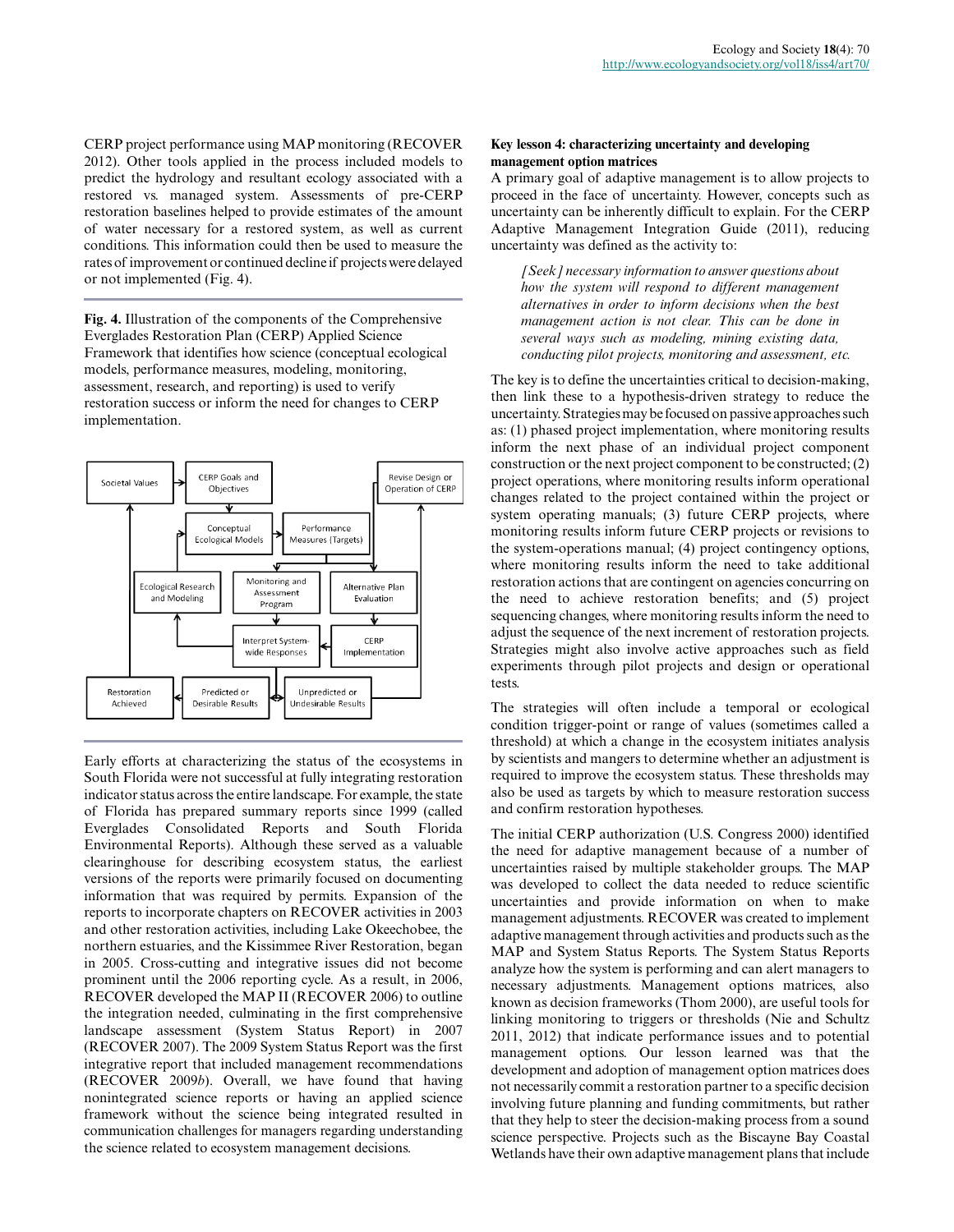**Table 3.** Example of a management option matrix for a restoration project that takes the decision-maker from the ecosystem status (here as a metric of stress) through the desired targets and into one of multiple potential management actions to be evaluated. Additional columns should include a trigger and timeline for the target to be successfully reached. This matrix was developed for the Biscayne Bay coastal wetlands project.

| Stressor-effect-<br>attribute metric | Target                                                                  | Management action option 1                                                                                            | Management action option 2                                                             | Management action option 3                                                    |
|--------------------------------------|-------------------------------------------------------------------------|-----------------------------------------------------------------------------------------------------------------------|----------------------------------------------------------------------------------------|-------------------------------------------------------------------------------|
| Salinity                             | Stable salinity range of<br>10–25 practical salinity<br>units at creeks | Change operations to meet<br>flows                                                                                    | Review and revise (if<br>appropriate) the salinity target                              | System-wide/regional<br>performance issue analysis (more<br>water)            |
| Oyster recruitment                   | Presence/absence of<br>adults and larvae                                | Stock larvae                                                                                                          | Stocks adults                                                                          | Change operations to avoid too<br>much or too little flow in key<br>months    |
| Substrate                            | Area of suitable<br>habitat                                             | Add oyster shell cultch                                                                                               | Try different substrate (e.g.,<br>concrete)                                            | Dredge muck                                                                   |
| Oyster reef<br>development           | Presence/absence of<br>reefs at least $1 \text{ m}^2$ in<br>size        | Add additional cultch                                                                                                 |                                                                                        |                                                                               |
| Juvenile growth<br>and mortality     | Attain natural levels of<br>growth and mortality                        | If flow/salinity events are<br>affecting growth or mortality,<br>adjust operations to eliminate<br>or minimize events | Adjust flows to attain salinity<br>similar to creeks where oyster<br>growth is optimal | Excessive predation may require<br>salinity adjustments through<br>operations |
| Disease                              | Elimination                                                             | Operate flows to maintain<br>salinity below maximum<br>threshold                                                      | Lower salinity threshold and<br>adjust operations accordingly                          |                                                                               |

monitoring, triggers, and a management option matrix (Table 3) and illustrates how monitoring will be used to inform decisionmakers.

Maintaining funding for long-term adaptive management monitoring to address uncertainties is challenging, especially because the agencies responsible for implementing restoration programs are focused on completing and operating projects. In CERP, most, if not all, agencies and high-ranking managers conceptually support adaptive management. Implementation of only a few CERP projects to date has led to little system-wide change, and in times of austerity, many managers find monitoring easy to cut. Even though the CERP MAP has led to many important products such as ecological tools and performance measures, as well as important information for operational decision-making by USACE and SFWMD, maintaining both staff and funding for RECOVER and the MAP has been challenging. Clearly linking monitoring activities in the CERP MAP to uncertainties, triggers, and ultimately management decisions through management options matrices has proven to be difficult, but is necessary to demonstrate the use of the monitoring data. However, monitoring too many indicators and not having them clearly linked to decisions can both paralyze future decisions through over-analysis and make the program an easy target for funding cuts.

Over the first decade of CERP Adaptive Management Program development and implementation, extensive effort has been expended to outline the suite of science (and indicators) needed to inform management decisions effectively. Refinement of both the indicators and targets has also been necessary to maintain appropriate program focus while being fiscally competitive with other competing needs. Clearly identifying uncertainties and how they will be addressed is critical to decision-makers and can help to ensure that adaptive management efforts are focused on

priority management issues. The development of management options matrices to link monitoring to potential management options is a good approach for integrating and communicating monitoring results to decision-makers. While there have been extensive efforts to enhance communications at the science/ management interface, the future challenges will focus on reinforcing the need to maintain the right level of monitoring to make clear ecosystem and restoration management decisions.

### **Key lesson 5: establishing robust peer review mechanisms**

Within the CERP Adaptive Management Program, peer review has been used to provide independent feedback on the soundness of the adaptive management program and applied science framework. Additionally, the CERP Adaptive Management Program recognizes that peer review can facilitate agency managers' and stakeholders' buy-in on the adaptive management approach and monitoring results. After more than a decade of work on incorporating the best science into the CERP, our overall take-home message is focused on the great utility of peer review options that are tailored to address a specific need of the adaptive management program, both in terms of the scope of the review and the program's interpretation of the findings. The CERP Adaptive Management Program has used multiple types of review (Table 4).

The Programmatic Regulations contain a mandate for a biennial review of Everglades restoration progress by the National Academy of Sciences. The CERP has leveraged that mandate to obtain a review of the development of aspects of its adaptive management program. For example, the MAP was peer-reviewed by the National Research Council (NRC 2003). Another peerreview approach involves leveraging interdisciplinary and interagency technical review panels as a way to inform specific agencies or groups on a given issue. One example is the peer-review panel established by RECOVER to provide a technical review and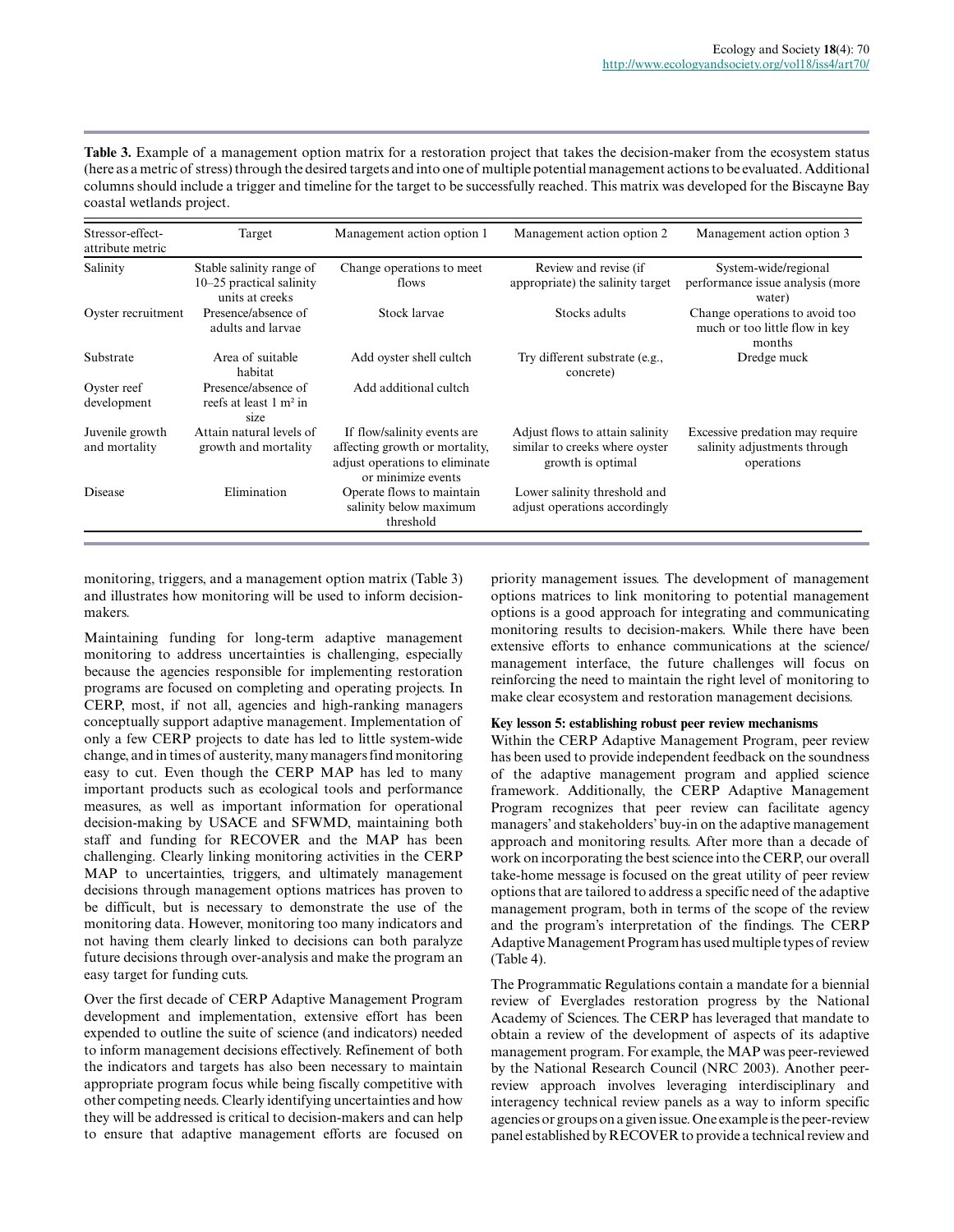Table 4. Types of peer review and their outcomes to address a range of science programmatic, project-specific, and science-driven management questions that have shaped the Comprehensive Everglades Restoration Plan (CERP) adaptive management implementation. This list is not intended to be exhaustive; rather, it shows the range and breadth of peer review used in the past decade of South Florida restoration efforts.

| Type of Peer Review                                        | Example                                                    | Purpose                                                                                                                                                                   | Reference                                                                     |
|------------------------------------------------------------|------------------------------------------------------------|---------------------------------------------------------------------------------------------------------------------------------------------------------------------------|-------------------------------------------------------------------------------|
| National Academy of<br>Science (U.S. Congress<br>mandated) | Draft Monitoring and<br>Assessment Plan (MAP)              | Determine if MAP is heading in the right direction; help<br>refine original MAP and distill hundreds of performance<br>measures to manageable numbers                     | NRC (2003)                                                                    |
|                                                            | MAP II-Assessment Strategy                                 | Determine if the science assessment strategy is effective at<br>informing management decisions                                                                            | NRC (2007)                                                                    |
|                                                            | CERP restoration progress<br>overall                       | Evaluate the status of CERP implementation and<br>effectiveness of the science-management interface                                                                       | NRC (2007, 2008,<br>2010, 2012)                                               |
|                                                            | Review of the overall CERP<br>Adaptive Management program  | Peer review of the CERP Adaptive Management program by<br>the National Academy of Science                                                                                 | NRC (2008, 2010)                                                              |
| <b>Independent Technical</b><br><b>Review Panel</b>        | Avian ecology workshop                                     | Review information on four species of concern and provide<br>scientific clarity that would allow managers to move forward<br>with restoration in a multispecies framework | Sustainable<br>Ecosystems Institute<br>(2007)                                 |
|                                                            | Water quality modeling for<br>restoration planning         | Review landscape-scale water quality model to draw<br>inferences about appropriate use in restoration planning                                                            | Mitsch et al. (2007)                                                          |
|                                                            | Hydrology performance measures<br>for restoration planning | Review knowledge about the ecological consequences of<br>extreme depth events and recommend an approach to<br>evaluating such effects for restoration planning            | Bedford et al. (2012)                                                         |
|                                                            | Capturing modeling uncertainty<br>in restoration planning  | Develop uncertainty analysis recommendations for landscape- Lall et al. (2002)<br>scale hydrological modeling for restoration planning                                    |                                                                               |
|                                                            | CERP Adaptive Management<br><b>Integration Guide</b>       | Independent review of CERP Adaptive Management<br>Integration Guide by adaptive management experts from<br>other restoration programs prior to finalization               | Meridian Institute<br>(2010)                                                  |
| Traditional peer-<br>reviewed journals                     | Conceptual models across South<br>Florida ecosystems       | Review a suite of conceptual ecological models used as a<br>framework for implementing MAP monitoring and<br>assessment                                                   | Special issue of<br>Wetlands (Volume 25,<br>Issue 4, 2005)                    |
|                                                            | Indicators for Everglades<br>restoration                   | Review a suite of system-wide ecological indicators for<br>communicating to managers                                                                                      | Special issue<br><b>Ecological Indicators</b><br>(Volume 9, Issue S,<br>2009) |

recommendations on the potential applications of hydrology performance measures for extreme hydrological conditions (Bedford et al. 2012). RECOVER has also examined the results of a peer review on multispecies avian issues in the central Everglades as it informs CERP restoration planning. We have also used the peer-review process of traditional scientific journals. Examples include the conceptual ecological models that were peer-reviewed in a 2005 special issue of the journal *Wetlands*, as well as a special issue of *Ecological Indicators* (2009) focusing on the status of system-wide hypotheses and communicating these indicators to managers.

## **SUMMARY AND CONCLUSIONS**

The CERP Adaptive Management Program continues to evolve over time, and the entire adaptive management cycle (for CERP, we are referring to completion of all nine activities for a particular project) has not yet been fully implemented across the restoration program as a whole, or within an individual project. Current adaptive management philosophies suggest that full completion of an adaptive management cycle is not needed to identify successes and areas needing further attention (Schreiber 2004). Over the past decade, the CERP Adaptive Management Program has provided a cadre of lessons learned that are being applied to current and future CERP restoration efforts. Here, we identified a number of key lessons learned (Table 1) and related them to foundational elements relevant for other restoration efforts, including authority, institutional practices and adaptive management practitioners, applied science framework and peer review, and uncertainty and management option matrices. This list is by no means exhaustive or wholly inclusive but is indicative of the CERP Adaptive Management Program experiences to date. We encourage the perusal of other papers in this special issue for other key lessons learned. A new grouping of project components under the CERP umbrella that were not originally included in the Restudy project implementation strategy (Section 10 of Restudy; USACE and SFWMD 1999) is the Central Everglades Planning Project (USACE and SFWMD 2013). Although this project is still in the planning phase, the lessons and scientific knowledge gained from the CERP Adaptive Management Program are being brought directly to the planning effort. As CERP restoration projects are implemented, further assessments of the Everglades Adaptive Management Program will describe lessons learned from the full adaptive management cycle, including incorporating new information into decision-making and making adjustments based on increased knowledge of how best to achieve restoration success. Identifying these lessons learned will help to ensure that other natural resource management and restoration efforts can learn and benefit from development and implementation of the CERP Adaptive Management Program by providing insight into common technical and logistical challenges and pitfalls that arise as adaptive management is integrated into large-scale ecosystem restoration activities.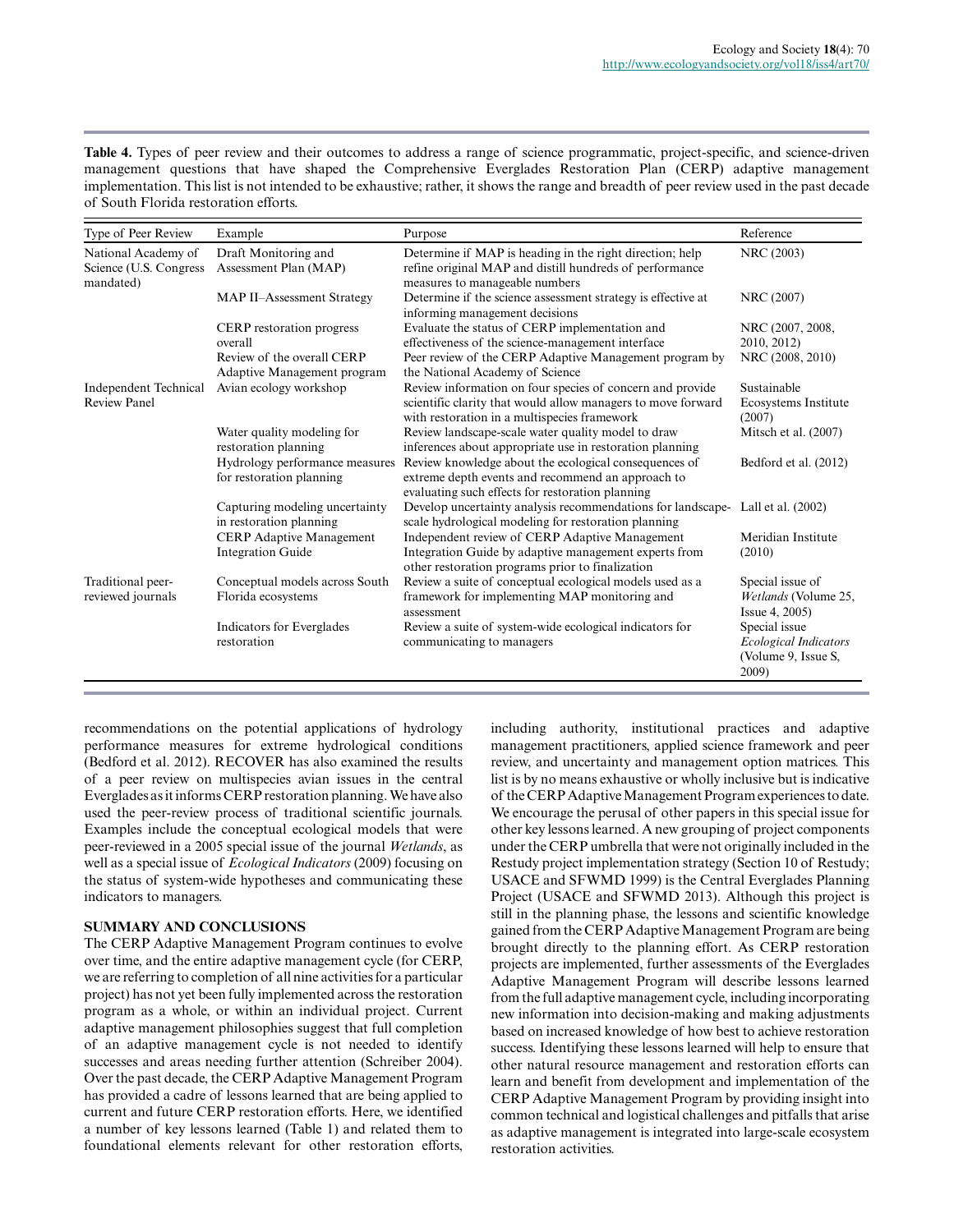*Responses to this article can be read online at:* [http://www.ecologyandsociety.org/issues/responses.](http://www.ecologyandsociety.org/issues/responses.php/6065) [php/6065](http://www.ecologyandsociety.org/issues/responses.php/6065)

#### **Acknowledgments:**

*We thank the current and past CERP Adaptive Management Team members that have helped shape the development of the program: Stu Appelbaum, Elmar Kurzbach, John Ogden, Jennifer Pratt-Miles, Barbara Stinson, Kent Loftin, Bill Schaefer, Zafar Hyder, Chuck Padera, Carol Mitchell, Jim Boone, Paul DuBowy, Vic Engel, Steve Gilbert, David Hallac, Fred Sklar, Ernie Marks, Lorraine Heisler, Greg Graves, Patti Gorman, Larry Gerry, Laura Mahoney, Russ Reed, Darlene Guinto, Steve Light, Cheryl Buckingham, Sarah Bellmund, and Lisa Sterling. We thank the following entities for funding the preparation of this article: RESPEC, U.S. Geological Survey, and Collaborative Adaptive Management Network (CAMNET). The findings and conclusions in this article are those of the authors and do not necessarily represent those of the U.S. Fish and Wildlife Service, U.S. Department of Interior, U.S. Environmental Protection Agency, Everglades National Park, U.S. National Park Service, U.S. Army Corps of Engineers, South Florida Water Management District, or U.S. Geological Survey.*

# **LITERATURE CITED**

Bedford, B., R. Labisky, A. van der Valk, and J. Volin. 2012. *Ecological effects of extreme hydrological events on the Greater Everglades.* Independent Scientific Review Panel Report to RECOVER. Unpublished report. [online] URL: [http://www.](http://www.evergladesplan.org/pm/recover/recover_docs/rlg/041912_rlg_rec_isr_report.pdf) [evergladesplan.org/pm/recover/recover\\_docs/rlg/041912\\_rlg\\_rec\\_isr\\_report.](http://www.evergladesplan.org/pm/recover/recover_docs/rlg/041912_rlg_rec_isr_report.pdf) [pdf.](http://www.evergladesplan.org/pm/recover/recover_docs/rlg/041912_rlg_rec_isr_report.pdf)

Bormann, B. T., R. W. Haynes, and J. R. Martin. 2007. Adaptive management of forest ecosystems: Did some rubber hit the road? *BioScience* 57(2):186-191. <http://dx.doi.org/10.1641/B570213>

Browder, J. A., and J. C. Ogden. 1999. The natural South Florida system II: predrainage ecology. *Urban Ecosystems* 3(3-4):245-277. <http://dx.doi.org/10.1023/A:1009504601357>

Doremus, H. 2011. Adaptive management as an information problem. *North Carolina Law Review* 89:1455-1495.

Ecological Indicators. 2009. Special issue: indicators for Everglades restoration. *Ecological Indicators* 9(S):1-160.

Gentile, J. H., M. A. Harwell, W. Cropper, Jr., C. C. Harwell, D. DeAngelis, S. Davis, J. C. Ogden, and D. Lirman. 2001. Ecological conceptual models: a framework and case study on ecosystem management for South Florida sustainability. *Science of the Total Environment* 274(1-3):231-253. [http://dx.doi.org/10.1016/S0048-9697](http://dx.doi.org/10.1016/S0048-9697(01)00746-X) [\(01\)00746-X](http://dx.doi.org/10.1016/S0048-9697(01)00746-X)

Gregory, R., D. Ohlson, and J. Arvai. 2006. Deconstructing adaptive management: criteria for applications to environmental management. *Ecological Applications* 16(6):2411-2425. [http://dx.](http://dx.doi.org/10.1890/1051-0761(2006)016[2411:DAMCFA]2.0.CO;2) [doi.org/10.1890/1051-0761\(2006\)016\[2411:DAMCFA\]2.0.CO;2](http://dx.doi.org/10.1890/1051-0761(2006)016[2411:DAMCFA]2.0.CO;2)

Gunderson, L. 1999. Resilience, flexibility and adaptvie management—antidotes for spurious certitude? *Conservation Ecology* 3(1): 7. [online] URL: [http://www.consecol.org/vol3/iss1/](http://www.consecol.org/vol3/iss1/art7/) [art7/.](http://www.consecol.org/vol3/iss1/art7/)

Gunderson, L., and S. S. Light. 2006. Adaptive management and adaptive governance in the Everglades ecosystem. *Policy Sciences* 39(4):323-334. <http://dx.doi.org/10.1007/s11077-006-9027-2>

Harwell, M. A. 1997. Ecosystem management of South Florida. *BioScience* 47(8):499-512. <http://dx.doi.org/10.2307/1313118>

Harwell, M. A., J. H. Gentile, A. Bartuska, C. C. Harwell, V. Myers, J. Obeysekera, J. C. Ogden, and S. C. Tosini. 1999. A science-based strategy for ecological restoration in South Florida. *Urban Ecosystems* 3(3-4):201-222. [http://dx.doi.org/10.1023/](http://dx.doi.org/10.1023/A:1009500516378) [A:1009500516378](http://dx.doi.org/10.1023/A:1009500516378)

Johnson, B. L. 1999. Introduction to the special feature: adaptive management—scientifically sound, socially challenged? *Conservation Ecology* 3(1): 10. [online] URL: [http://www.consecol.org/vol3/](http://www.consecol.org/vol3/iss1/art10/) [iss1/art10/.](http://www.consecol.org/vol3/iss1/art10/)

Lall, U., D. L. Phillips, K. H. Reckhow, and D. P. Loucks. 2002. *Quantifying and communicating model uncertainty for decision making in the Everglades.* Report of the Comprehensive Everglades Restoration Plan's Model Uncertainty Workshop, U. S. Army Corps of Engineers, South Florida Water Management District, West Palm Beach, Forida, USA.

Light, S. S., and J. W. Dineen. 1994. Water control in the Everglades: a historical perspective. Pages 47-84 *in* S. M. Davis and J. C. Ogden, editors. *Everglades: the ecosystem and its restoration.* St. Lucie Press, Delray Beach, Florida, USA.

McVoy, C. W., W. P. Said, J. Obeysekera, J. V. Arman, and T. Dreschel. 2011. *Landscapes and hydrology of the predrainage Everglades.* University Press of Florida, Gainesville, Florida, USA.

Meridian Institute. 2010. *CERP AM Integration Guide expert panel meeting highlights.* Meridian Institute, Dillon, Colorado, USA.

Mitsch, W. J., L. E. Band, and C. F. Cerco. 2007. *Everglades landscape model (ELM), version 2.5: Peer Review Panel report.* Unpublished report. [online] URL: [http://www.sfwmd.gov/](http://www.sfwmd.gov/portal/page/portal/xrepository/sfwmd_repository_pdf/elm_peer_review_report_final_010307.pdf) [portal/page/portal/xrepository/sfwmd\\_repository\\_pdf/](http://www.sfwmd.gov/portal/page/portal/xrepository/sfwmd_repository_pdf/elm_peer_review_report_final_010307.pdf) [elm\\_peer\\_review\\_report\\_final\\_010307.pdf.](http://www.sfwmd.gov/portal/page/portal/xrepository/sfwmd_repository_pdf/elm_peer_review_report_final_010307.pdf)

Nie, M., and C. Schultz. 2011. *Decision making triggers in adaptive management.* Report to USDA Pacific Northwest research station, NEPA for the 21st Century. U.S. Department of Agriculture and U.S. Forest Service, Pacific Northwest Research Station, Portland, Oregon, USA. [online] URL: [http://www.fs.](http://www.fs.usda.gov/Internet/FSE_DOCUMENTS/stelprdb5367512.pdf) [usda.gov/Internet/FSE\\_DOCUMENTS/stelprdb5367512.pdf.](http://www.fs.usda.gov/Internet/FSE_DOCUMENTS/stelprdb5367512.pdf)

Nie, M., and C. Schultz. 2012. Decision-making triggers in adaptive management. *Conservation Biology* 26(6):1137-1144. <http://dx.doi.org/10.1111/j.1523-1739.2012.01915.x>

NRC. 2003. *Adaptive monitoring and assessment for the Comprehensive Everglades Restoration Plan.* National Academies Press, Washington, D.C., USA.

NRC. 2004. *Adaptive management for water resources project planning.* National Academies Press, Washington, D.C., USA. [online] URL: [http://www.nap.edu/openbook.php?record\\_id=10972.](http://www.nap.edu/openbook.php?record_id=10972)

NRC. 2007. *Progress toward restoring the Everglades: the first biennial review.* National Academies Press, Washington, D.C., USA.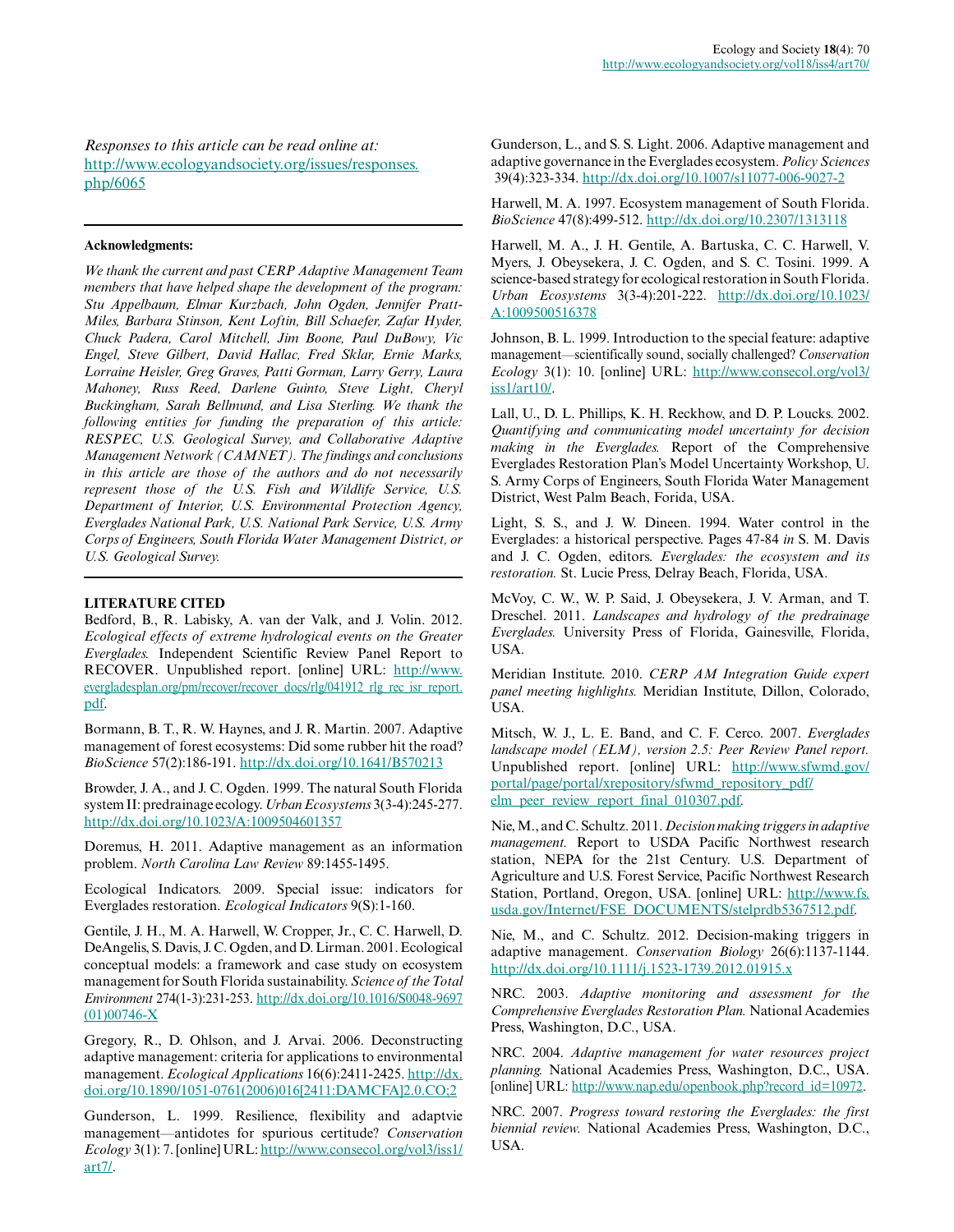NRC. 2008. *Progress toward restoring the Everglades: the second biennial review.* National Academies Press, Washington, D.C., USA.

NRC. 2010. *Progress toward restoring the Everglades: the third biennial review.* National Academies Press, Washington, D.C., USA.

NRC. 2012. *Progress toward restoring the Everglades: the fourth bienneial review.* National Academies Press, Washington, D.C., USA.

Nyberg, B. 1999. *An introductory guide to adaptive management: for project leaders and participants.* British Columbia Forest Service, Victoria, Canada. [online] URL: [http://www.for.gov.bc.](http://www.for.gov.bc.ca/hfp/amhome/Training/am-intro-guide.htm) [ca/hfp/amhome/Training/am-intro-guide.htm.](http://www.for.gov.bc.ca/hfp/amhome/Training/am-intro-guide.htm)

Ogden, J. C., and S. M. Davis. 1999. *The use of conceptual ecological landscape models as planning tools for the South Florida ecosystem restoration programs.* South Florida Water Management District, West Palm Beach, Florida, USA.

Ogden, J. C., S. M. Davis, K. J. Jacobs, T. Barnes, and H. E. Fling. 2005. The use of conceptual ecological models to guide ecosystem restoration in South Florida. *Wetlands* 25(4):795-809. [http://dx.](http://dx.doi.org/10.1672/0277-5212(2005)025[0795:TUOCEM]2.0.CO;2) [doi.org/10.1672/0277-5212\(2005\)025\[0795:TUOCEM\]2.0.CO;2](http://dx.doi.org/10.1672/0277-5212(2005)025[0795:TUOCEM]2.0.CO;2)

RECOVER. 2005. *RECOVER team's recommendations for interim goals and interim targets for the Comprehensive Everglades Restoration Plan.* Restoration Coordination and Verification, c/ o U.S. Army Corps of Engineers, Jacksonville, Florida, USA, and South Florida Water Management District, West Palm Beach, Florida, USA. [online] URL: [http://www.evergladesplan.org/pm/](http://www.evergladesplan.org/pm/recover/igit_subteam.aspx) [recover/igit\\_subteam.aspx](http://www.evergladesplan.org/pm/recover/igit_subteam.aspx).

RECOVER. 2006. *Comprehensive Everglades Restoration Plan adaptive management strategy.* Restoration Coordination and Verification, c/o U.S. Army Corps of Engineers, Jacksonville, Florida, USA, and South Florida Water Management District, West Palm Beach, Florida, USA. [online] URL: [http://www.](http://www.evergladesplan.org/pm/recover/recover_docs/am/rec_am_stategy_brochure.pdf) [evergladesplan.org/pm/recover/recover\\_docs/am/rec\\_am\\_stategy\\_brochure.](http://www.evergladesplan.org/pm/recover/recover_docs/am/rec_am_stategy_brochure.pdf) [pdf.](http://www.evergladesplan.org/pm/recover/recover_docs/am/rec_am_stategy_brochure.pdf)

RECOVER. 2007. *Final 2007 system status report.* Restoration Coordination and Verification, c/o U.S. Army Corps of Engineers, Jacksonville, Florida, USA, and South Florida Water Management District, West Palm Beach, Florida, USA. [online] URL: [http://www.evergladesplan.org/pm/recover/assess\\_team\\_ssr\\_2007.](http://www.evergladesplan.org/pm/recover/assess_team_ssr_2007.aspx) [aspx](http://www.evergladesplan.org/pm/recover/assess_team_ssr_2007.aspx).

RECOVER. 2009*a. 2009 RECOVER monitoring and assessment plan (MAP).* Restoration Coordination and Verification, c/o U. S. Army Corps of Engineers, Jacksonville, Florida, USA, and South Florida Water Management District, West Palm Beach, Florida, USA. [online] URL: [http://www.evergladesplan.org/pm/](http://www.evergladesplan.org/pm/recover/recover_map.aspx) [recover/recover\\_map.aspx](http://www.evergladesplan.org/pm/recover/recover_map.aspx).

RECOVER. 2009*b. 2009 system status report.* Restoration Coordination and Verification, c/o U.S. Army Corps of Engineers, Jacksonville, Florida, USA, and South Florida Water Management District, West Palm Beach, Florida, USA. [online] URL: [http://www.evergladesplan.org/pm/ssr\\_2009/ssr\\_main.aspx](http://www.evergladesplan.org/pm/ssr_2009/ssr_main.aspx).

RECOVER. 2011. *Adaptive management integration guide: the Comprehensive Everglades Restoration Plan.* Restoration Coordination and Verification, c/o U.S. Army Corps of Engineers, Jacksonville, Florida, USA, and South Florida Water Management District, West Palm Beach, Florida, USA. [online] URL: [http://www.evergladesplan.org/pm/pm\\_docs/](http://www.evergladesplan.org/pm/pm_docs/adaptive_mgmt/062811_am_guide_final.pdf) [adaptive\\_mgmt/062811\\_am\\_guide\\_final.pdf.](http://www.evergladesplan.org/pm/pm_docs/adaptive_mgmt/062811_am_guide_final.pdf)

RECOVER. 2012. *Evaluation team: CERP system-wide performance measures.* Restoration Coordination and Verification, c/o U.S. Army Corps of Engineers, Jacksonville, Florida, USA, and South Florida Water Management District, West Palm Beach, Florida, USA. [online] URL: [http://www.evergladesplan.](http://www.evergladesplan.org/pm/recover/eval_team_perf_measures.aspx) [org/pm/recover/eval\\_team\\_perf\\_measures.aspx](http://www.evergladesplan.org/pm/recover/eval_team_perf_measures.aspx).

Ruhl, J. B., and R. L. Fischman. 2010. Adaptive management in the Courts. *Minnesota Law Review* 95(2):424-484.

Schreiber, E. S. G., A. R. Bearlin, S. J. Nicol, and C. R. Todd. 2004. Adaptive management: a synthesis of current understanding and effective application. *Ecological Management and Restoration* 5(3):177-182. [http://dx.doi.org/10.1111/](http://dx.doi.org/10.1111/j.1442-8903.2004.00206.x) [j.1442-8903.2004.00206.x](http://dx.doi.org/10.1111/j.1442-8903.2004.00206.x)

Sklar, F. H., M. J. Chimney, S. Newman, P. McCormick, D. Gawlik, S. Miao, C. McVoy, W. Said, J. Newman, C. Coronado, G. Crozier, M. Korvela, and K. Rutchey. 2005. The ecologicalsocietal underpinnings of Everglades restoration. *Frontiers in Ecology and the Environment* 3(3):161-169. [http://dx.doi.](http://dx.doi.org/10.1890/1540-9295(2005)003[0161:TEUOER]2.0.CO;2) [org/10.1890/1540-9295\(2005\)003\[0161:TEUOER\]2.0.CO;2](http://dx.doi.org/10.1890/1540-9295(2005)003[0161:TEUOER]2.0.CO;2)

Stankey, G. H., B. T. Bormann, C. Ryan, B. Shindler, V. Sturtevant, R. N. Clark, and C. Philpot. 2003. Adaptive management and the Northwest Forest Plan: rhetoric and reality. *Journal of Forestry* 101(1):40-46.

Sustainable Ecosystems Institute. 2007. *Everglades multi-species avian ecology and restoration review.* Final report. Sustainable Ecosystems Institute, Portland, Oregon, USA. [online] URL: [http://www.fws.gov/verobeach/CERPPDFs/Everglades2007FinalReport.](http://www.fws.gov/verobeach/CERPPDFs/Everglades2007FinalReport.pdf) [pdf.](http://www.fws.gov/verobeach/CERPPDFs/Everglades2007FinalReport.pdf)

Thom, R. M. 2000. Adaptive management of coastal ecosystem restoration projects. *Ecological Engineering* 15(3-4):365-372. [http://dx.doi.org/10.1016/S0925-8574\(00\)00086-0](http://dx.doi.org/10.1016/S0925-8574(00)00086-0)

USACE. 2009. *Implementation guidance for Section 2039 of the Water Resources Development Act of 2007 (WRDA 2007): monitoring ecosystem restoration.* CECW-PB. U.S. Army Corps of Engineers, Jacksonville, Florida, USA. [online] URL: [http://](http://www.evergladesplan.org/pm/pm_docs/adaptive_mgmt/usace_09sep2-wrda-monitor.pdf) [www.evergladesplan.org/pm/pm\\_docs/adaptive\\_mgmt/usace\\_09sep2](http://www.evergladesplan.org/pm/pm_docs/adaptive_mgmt/usace_09sep2-wrda-monitor.pdf) [wrda-monitor.pdf.](http://www.evergladesplan.org/pm/pm_docs/adaptive_mgmt/usace_09sep2-wrda-monitor.pdf)

USACE and SFWMD. 1999. *Central and southern Florida project comprehensive review study: final integrated feasibility report and programmatic environmental impact statement.* U.S. Army Corps of Engineers, Jacksonville, Florida, USA, and South Florida Water Management District, West Palm Beach, Florida, USA. [online] URL: [http://www.evergladesplan.org/docs/comp\\_plan\\_apr99/](http://www.evergladesplan.org/docs/comp_plan_apr99/summary.pdf) [summary.pdf.](http://www.evergladesplan.org/docs/comp_plan_apr99/summary.pdf)

USACE and SFWMD. 2013. *Central Everglades planning project (CEPP).* U.S. Army Corps of Engineers, Jacksonville, Florida, USA, and South Florida Water Management District, West Palm Beach, Florida, USA. [online] URL: [http://www.evergladesplan.](http://www.evergladesplan.org/pm/projects/proj_51_cepp.aspx) [org/pm/projects/proj\\_51\\_cepp.aspx](http://www.evergladesplan.org/pm/projects/proj_51_cepp.aspx).